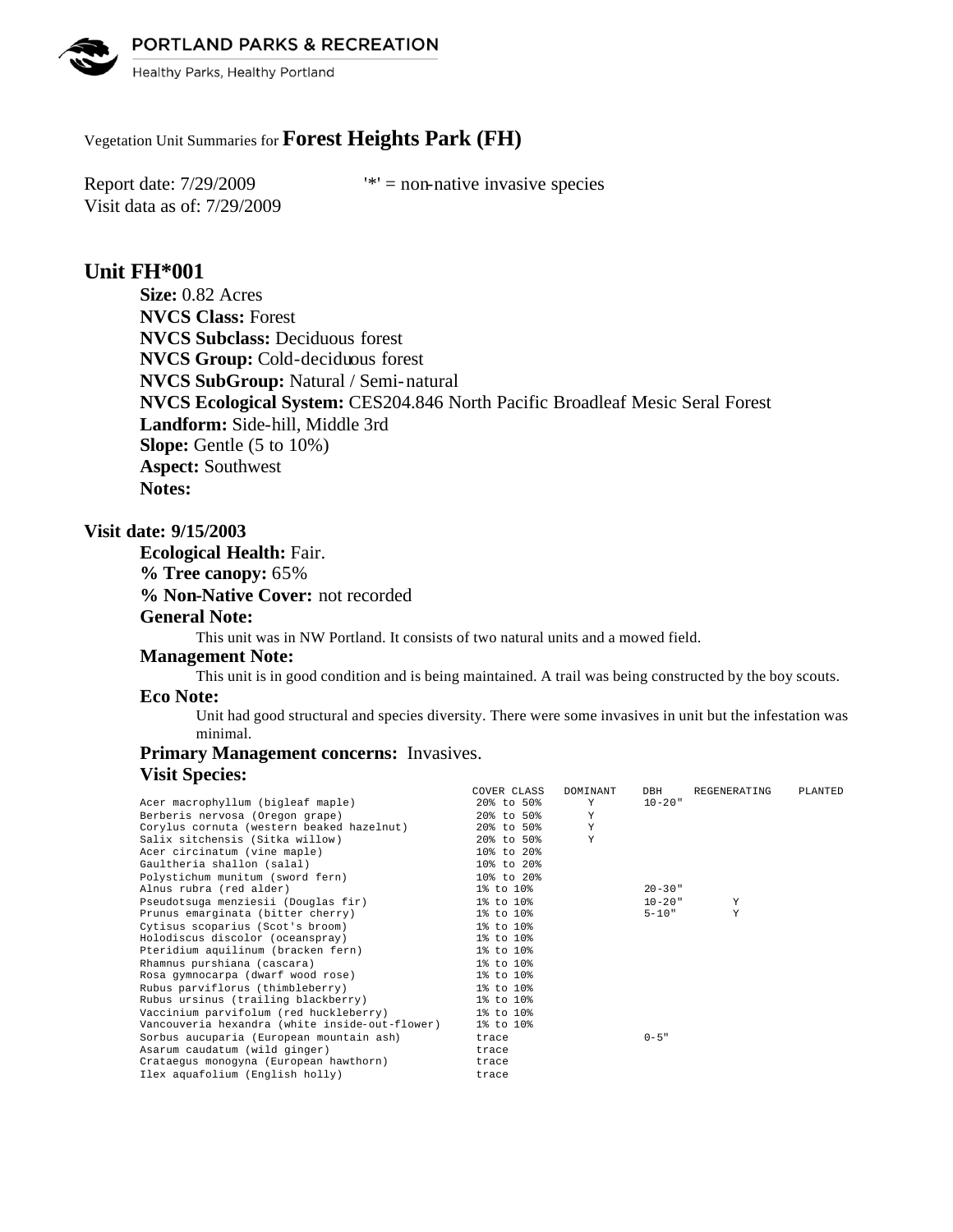## **Unit FH\*002**

**Size:** 1.21 Acres **NVCS Class:** Forest **NVCS Subclass:** Mixed evergreen-deciduous forest **NVCS Group:** Mixed needle-leaved evergreen - cold-deciduous forest **NVCS SubGroup:** Natural / Semi-natural **NVCS Ecological System:** CES204.845 North Pacific Dry Douglas-fir Forest and Woodland **Landform:** Side-hill, Middle 3rd **Slope:** Extremely Steep (over 30%) **Aspect:** Southeast **Notes:** 

## **Visit date: 9/15/2003**

#### **Ecological Health:** Good.

### **% Tree canopy:** 65%

**% Non-Native Cover:** not recorded

## **General Note:**

Species of Interest: Prunus emarginata. Boy scouts are building a trail through the park, some ILAQ has been cut down.

## **Management Note:**

Finish trail and continue invasive removal.

## **Eco Note:**

Unit is a steep, southeast facing slope about a ravine with a perennial stream. Structural diversity of height and age (while young) is good.

## **Wetland indicators:** Hydrophilic Vegetation, Saturated Soils, Standing Flowing Water. **Primary Management concerns:** Invasives, Informal Trails. **Visit Species:**

|                                                  | COVER CLASS | <b>DOMINANT</b> | DBH         | REGENERATING | PLANTED |
|--------------------------------------------------|-------------|-----------------|-------------|--------------|---------|
| Pseudotsuga menziesii (Douglas fir)              | 20% to 50%  | Y               | $20 - 30$ " |              |         |
| Acer macrophyllum (bigleaf maple)                | 20% to 50%  | Y               | 10-20"      | Y            |         |
| Alnus rubra (red alder)                          | 20% to 50%  | Y               | $10 - 20$ " |              |         |
| Berberis nervosa (Oregon grape)                  | 20% to 50%  | $\mathbf{v}$    |             |              |         |
| Corylus cornuta (western beaked hazelnut)        | 20% to 50%  | Υ               |             |              |         |
| Acer circinatum (vine maple)                     | 20% to 50%  |                 |             |              |         |
| Rubus ursinus (trailing blackberry)              | 20% to 50%  |                 |             |              |         |
| Holodiscus discolor (oceanspray)                 | 10% to 20%  |                 |             |              |         |
| Populus balsamifera ssp. trichocarpa (black cott | 1% to 10%   |                 | $0 - 5$ "   | Y            |         |
| Equisetum telmateia (giant horsetail)            | 1% to 10%   |                 |             |              |         |
| Gaultheria shallon (salal)                       | 1% to 10%   |                 |             |              |         |
| Ilex aquafolium (English holly)                  | 1% to 10%   |                 |             |              |         |
| Polystichum munitum (sword fern)                 | 1% to 10%   |                 |             |              |         |
| Pteridium aquilinum (bracken fern)               | 1% to 10%   |                 |             |              |         |
| Rubus parviflorus (thimbleberry)                 | 1% to 10%   |                 |             |              |         |
| Solidago canadensis (Canada meadow goldenrod)    | 1% to 10%   |                 |             |              |         |
| Symphoricarpos albus (snowberry)                 | 1% to 10%   |                 |             |              |         |
| Vancouveria hexandra (white inside-out-flower)   | 1% to 10%   |                 |             |              |         |
| Prunus emarginata (bitter cherry)                | trace       |                 | $0 - 5$ "   | Y            |         |
| Sorbus aucuparia (European mountain ash)         | trace       |                 | $0 - 5$ "   |              |         |
| Crataequs monoqyna (European hawthorn)           | trace       |                 |             |              |         |
| Disporum hookeri (Hooker's fairybells)           | trace       |                 |             |              |         |
| Rhamnus purshiana (cascara)                      | trace       |                 |             |              |         |
| Rosa gymnocarpa (dwarf wood rose)                | trace       |                 |             |              |         |
|                                                  |             |                 |             |              |         |

# **Unit FH\*003**

**Size:** 0.89 Acres **NVCS Class:** Herbaceous **NVCS Subclass:** Perennial graminoid vegetation **NVCS Group:** Temperate grassland